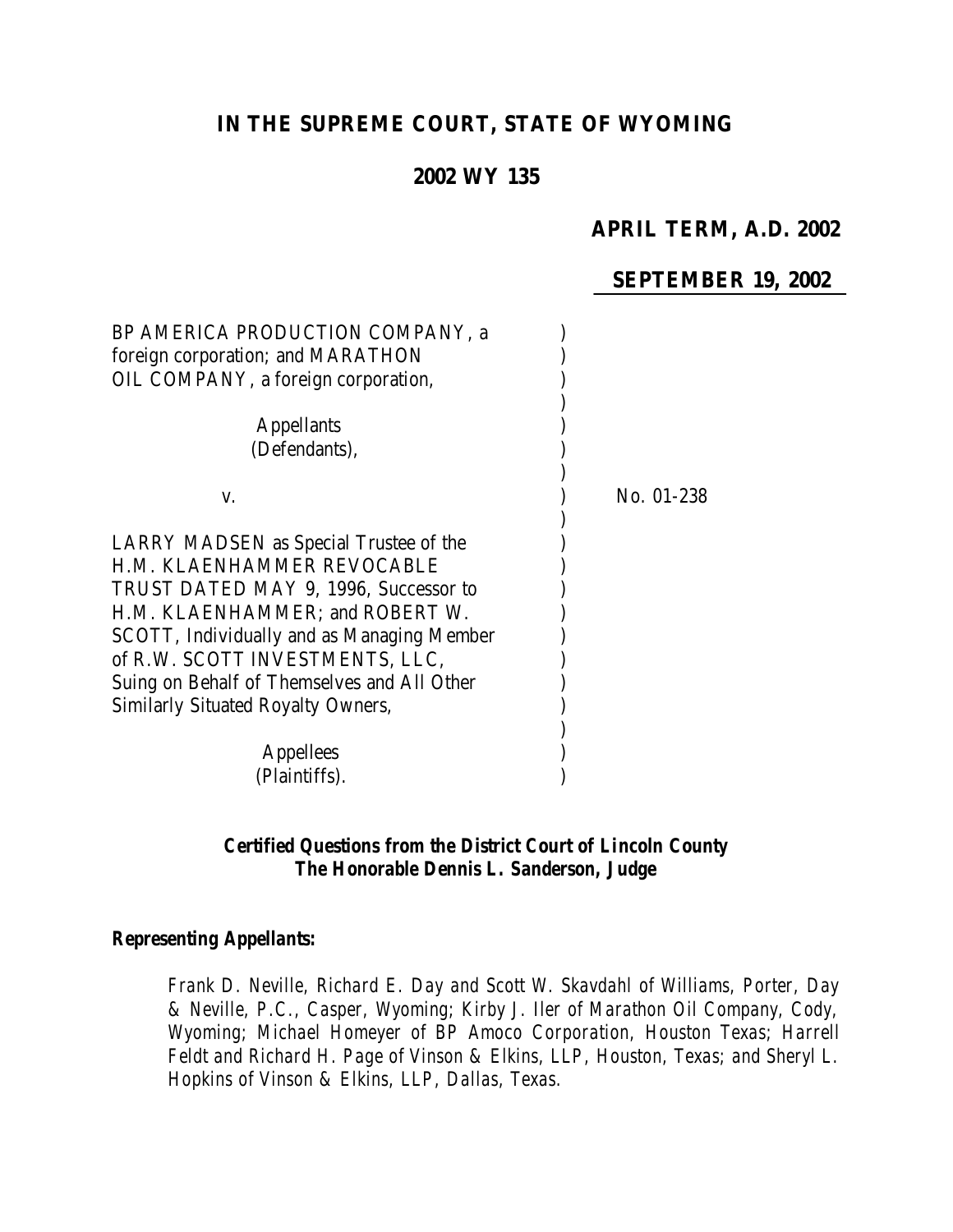#### *Representing Appellees:*

*J. Nicholas Murdock, Cody L. Balzer, Mark L. Carman and Scott J. Olheiser of Balzer Carman Murdock, P.C., Casper, Wyoming; Robert P. Schuster and Gary L. Shockey of Spence, Moriarity & Schuster, LLC, Jackson, Wyoming; Charles Carpenter, Denver, Colorado; and Samuel Issacharoff, New York, New York.*

## *Before HILL, C.J., and GOLDEN, LEHMAN,\* and VOIGT, JJ., and KALOKATHIS, D.J.*

*\* Chief Justice at time of oral argument.*

*NOTICE: This opinion is subject to formal revision before publication in Pacific Reporter Third. Readers are requested to notify the Clerk of the Supreme Court, Supreme Court Building, Cheyenne, Wyoming 82002, of any typographical or other formal errors in order that corrections may be made before final publication in the permanent volume.*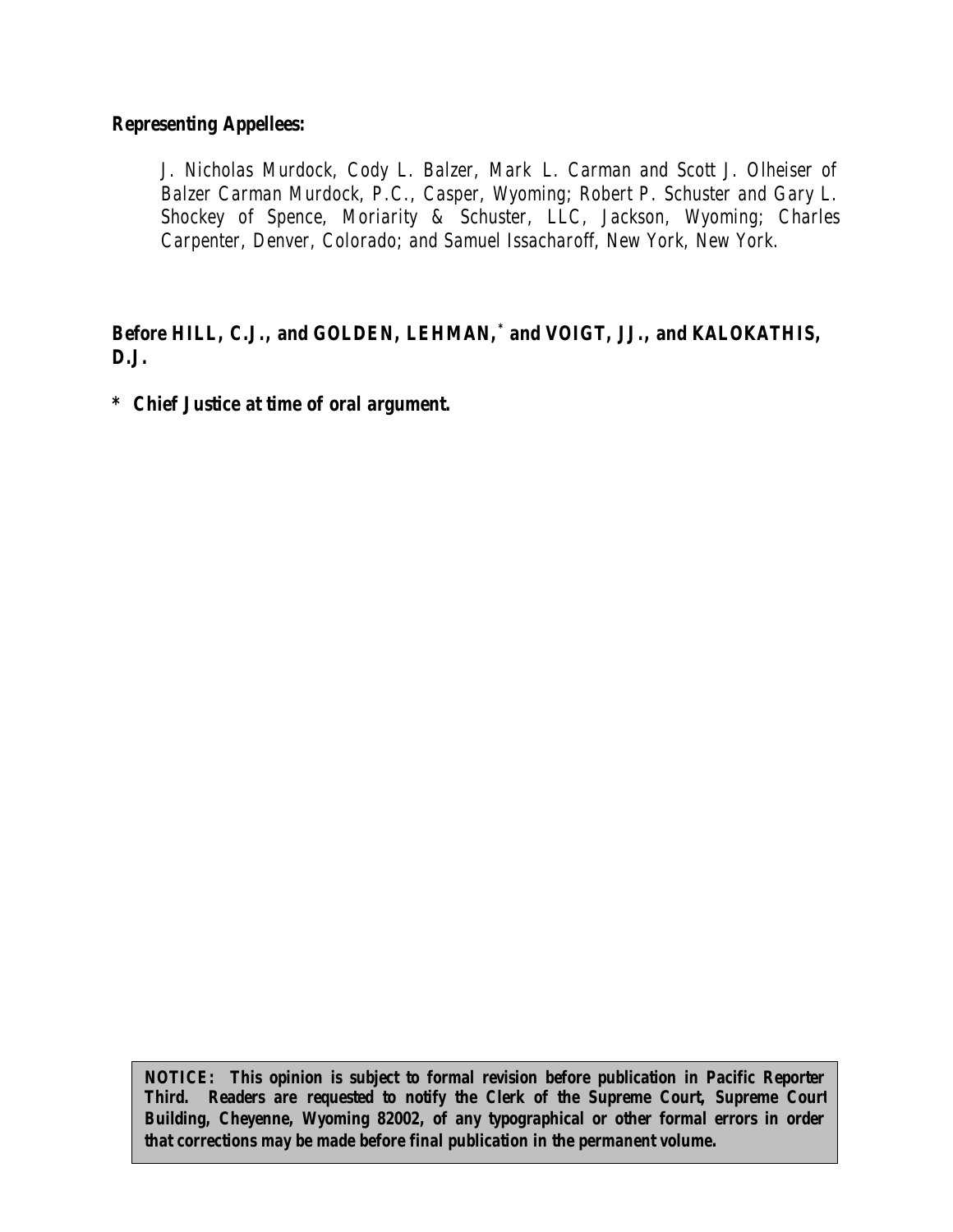## **VOIGT, Justice.**

[¶1] The Third Judicial District Court has presented two certified questions concerning the jurisdictional provision contained in the Wyoming Royalty Payment Act (the WRPA), which is found at Wyo. Stat. Ann. § 30-5-303(b) (LexisNexis 2001). We conclude that the WRPA does not confer exclusive jurisdiction over claims brought under it in the district court for the county in which a particular well is located; rather, the intent of the WRPA is to allow such claims to be brought in the district court of any county in which a well is located.

# **FACTS**

[¶2] The appellees are the Plaintiffs and the appellants are the Defendants in a civil action in the district court in Lincoln County.<sup>1</sup> The Plaintiffs, as holders of overriding royalty interests, seek additional royalties under the WRPA from the Defendants, who are the oil and gas producers. The lawsuit covers claims for wells located in Lincoln County and in other Wyoming counties. An issue has been raised whether the district court for Lincoln County has jurisdiction over the claims arising from wells not located in that county. In that regard, Wyo. Stat. Ann. § 30-5-303(b) provides:

> *The district court for the county in which a well producing oil, gas or related hydrocarbons is located has jurisdiction over all proceedings brought pursuant to this article* and the prevailing party in any proceedings brought pursuant to this article shall be entitled to recover all court costs and reasonable attorney's fees.

(Emphasis added.)

# **CERTIFIED QUESTIONS**

[¶3] In a Notice of Agreement to Answer Certified Questions dated December 4, 2001, we informed the district court and the parties that we would answer the following certified questions:

> 1. Does Wyo.Stat. § 30-5-303(b) confer exclusive jurisdiction over claims under the Wyoming Royalty Payment Act in the district court for the county in which a well producing oil, gas, or related hydrocarbons is located?

 <sup>1</sup> BP America Production Company has been substituted for Amoco Production Company.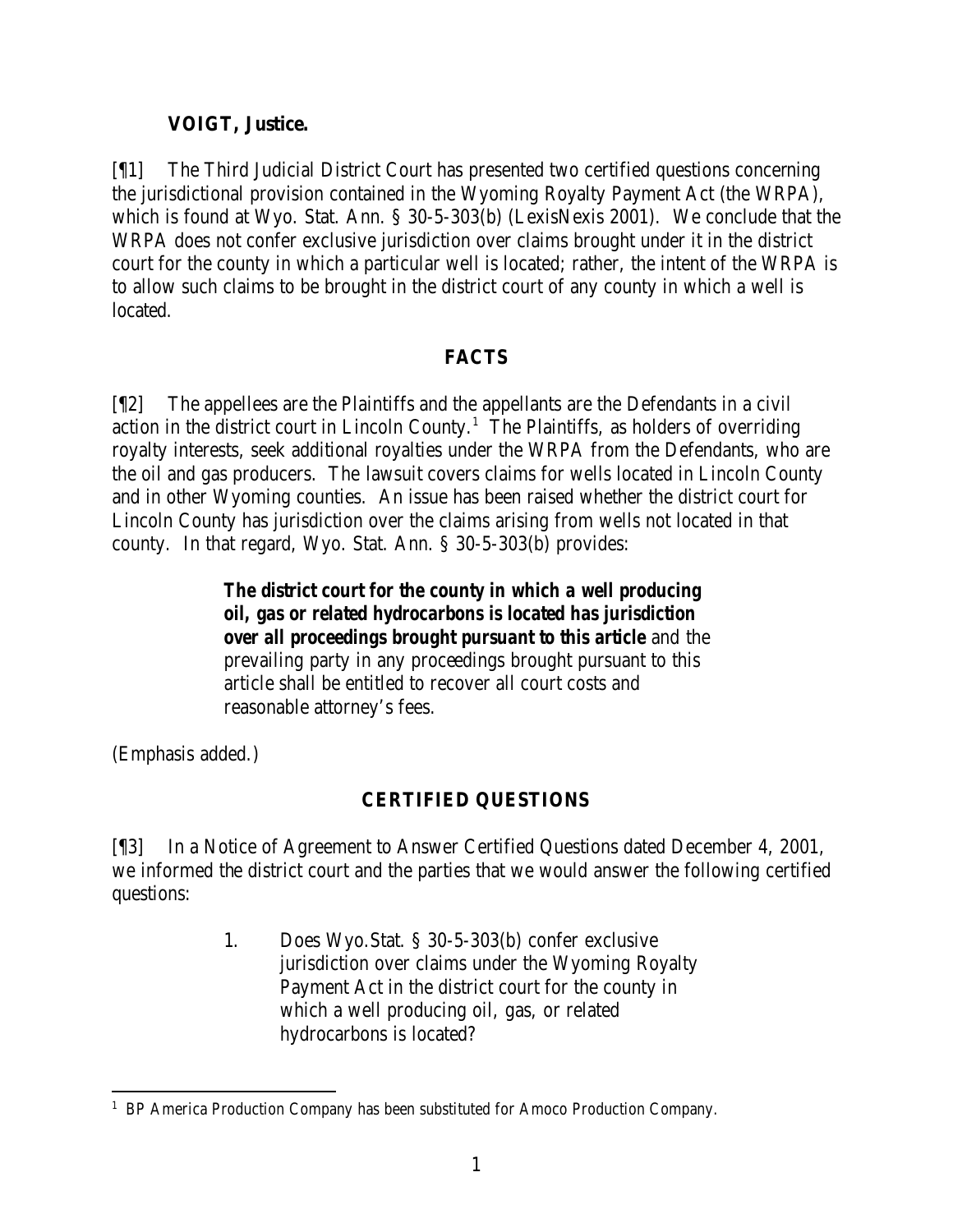2. If so, may the provisions of Wyo.R.Civ.P. 23 override the grant of exclusive jurisdiction such that a district court may, in the context of a class action, adjudicate WRPA claims relating to wells not located in the county in which the class action is pending?

#### **STANDARD OF REVIEW**

[¶4] In a W.R.A.P. 11 certification of questions of law, we rely entirely upon the factual determinations made in the trial court. *Wexpro Co. v. Brimhall*, 7 P.3d 42, 43 (Wyo. 2000) (*citing Allhusen v. State By and Through Wyoming Mental Health Professions Licensing Bd.*, 898 P.2d 878, 881 (Wyo. 1995)). The following rules apply when the question is one of statutory intent:

> "[W]e look first to the plain and ordinary meaning of the words to determine if the statute is ambiguous. *Olheiser v. State ex rel. Worker's Compensation Div.*, 866 P.2d 768, 770 (Wyo.1994), citing *Parker Land & Cattle Co. v. Game & Fish Comm'n*, 845 P.2d 1040, 1042-43 (Wyo.1993). A statute is clear and unambiguous if its wording is such that reasonable persons are able to agree on its meaning with consistency and predictability. *Parker Land & Cattle*, at 1043. Conversely, a statute is ambiguous if it is found to be vague or uncertain and subject to varying interpretations. *Id.* . . . Ultimately, whether a statute is ambiguous is a matter of law to be determined by the court. *Id.*

> > . . .

When a statute is sufficiently clear and unambiguous, we give effect to the plain and ordinary meaning of the words and do not resort to the rules of statutory construction. *Tietema v. State*, 926 P.2d 952, 954 (Wyo.1996); *Butts v. State Board of Architects*, 911 P.2d 1062, 1065 (Wyo.1996). Instead, our inquiry revolves around the ordinary and obvious meaning of the words employed according to their arrangement and connection. In doing so, we view the statute as a whole in order to ascertain its intent and general purpose and also the meaning of each part. 'We give effect to every word, clause and sentence and construe all components of a statute *in pari materia*.' *Parker*, 845 P.2d at 1042."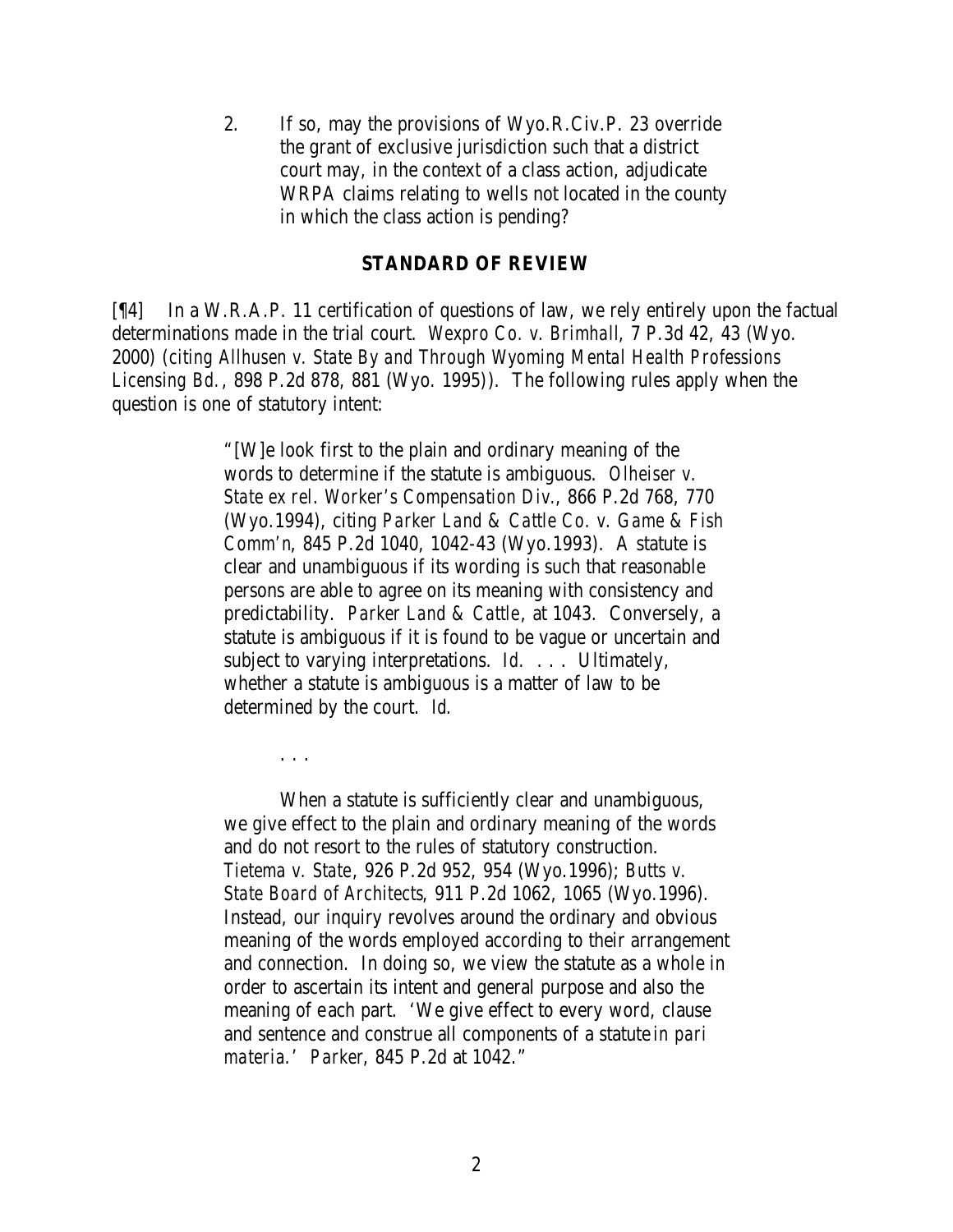*Murphy v. State Canvassing Bd.*, 12 P.3d 677, 679 (Wyo. 2000) (*quoting Campbell County School Dist. v. Catchpole*, 6 P.3d 1275, 1284 (Wyo. 2000)).

## **DISCUSSION**

[¶5] The position of the Defendants is simple and straightforward. They contend that the statute contains an unambiguous geographic limitation that allows claims to be brought under the WRPA only in the district court for the county in which *the* well is located. They further argue that the legislature is empowered to set the jurisdictional limits of the state's courts. *See* Wyo. Const. art. 5, § 10; *Mutual of Omaha Ins. Co. v. Blury-Losolla*, 952 P.2d 1117, 1121 (Wyo. 1998) (legislature sets jurisdictional limits of county courts); *Glandt v. Taylor*, 920 P.2d 647, 649 (Wyo. 1996) (superseded by statute) (district court granting divorce to retain jurisdiction); *Stalkup v. State Dept. of Environmental Quality (DEQ)*, 838 P.2d 705, 714 (Wyo. 1992) (actions brought against DEQ to be brought in Laramie County); and *Nicholaus v. Nicholaus*, 756 P.2d 1338, 1340 (Wyo. 1988) (superseded by statute) (district court granting divorce to retain jurisdiction). Because oil and gas royalty interests are real property interests, the Defendants also find the geographic limitation of Wyo. Stat. Ann. § 30-5-303(b) to be consistent with the general rule that real property disputes are handled where the real property is located.

[¶6] The position of the Plaintiffs is equally simple and straightforward. While they do not specifically state that the statute is unambiguous, they do contend that the statute clearly allows for suits to be brought where *a* (meaning "any") well is located, not just where *the* well is located. They stress the fact that the WRPA, as a remedial statute, is to be liberally construed to achieve its goal of preventing underpayment by producers. *See Moncrief v. Harvey*, 816 P.2d 97, 105 (Wyo. 1991); *State v. BHP Petroleum Co., Inc.*, 804 P.2d 671, 672 (Wyo. 1991); and *Wold v. Hunt Oil Co.*, 52 F.Supp.2d 1330, 1335 (D.Wyo. 1999). Finally, despite the legislature's use of the word "jurisdiction," the Plaintiffs contend that this is actually a venue issue. *See Stalkup*, 838 P.2d at 714 (statute requiring suits against DEQ to be in Laramie County is a venue statute); *Matter of Larsen*, 770 P.2d 1089, 1091 (Wyo. 1989) (geographic filing limitation in worker's compensation statute referred to venue, not jurisdiction); and *Myuskovich v. State ex rel. Osborn*, 59 Wyo. 406, 141 P.2d 540, 543 (1943) (word "jurisdiction" in paternity statute referred to venue rather than to subject matter jurisdiction).

[¶7] To the extent necessary to answer the certified questions before us, we find Wyo. Stat. Ann. § 30-5-303(b) to be unambiguous. Further, we agree with the Plaintiffs that the statute allows WRPA claims to be brought in the district court of *any* county where a well at issue is located. From high school English class, we know that the word "a" is an indefinite article, while the word "the" is a definite article. Beyond that, the dictionary definitions are not very helpful in allowing us to understand the common meanings of the words. According to Merriam-Webster's Collegiate Dictionary 1 ( $10<sup>th</sup>$  ed. 1999), "a" may be "used as a function word before a singular noun followed by a restrictive modifier  $\langle a \rangle$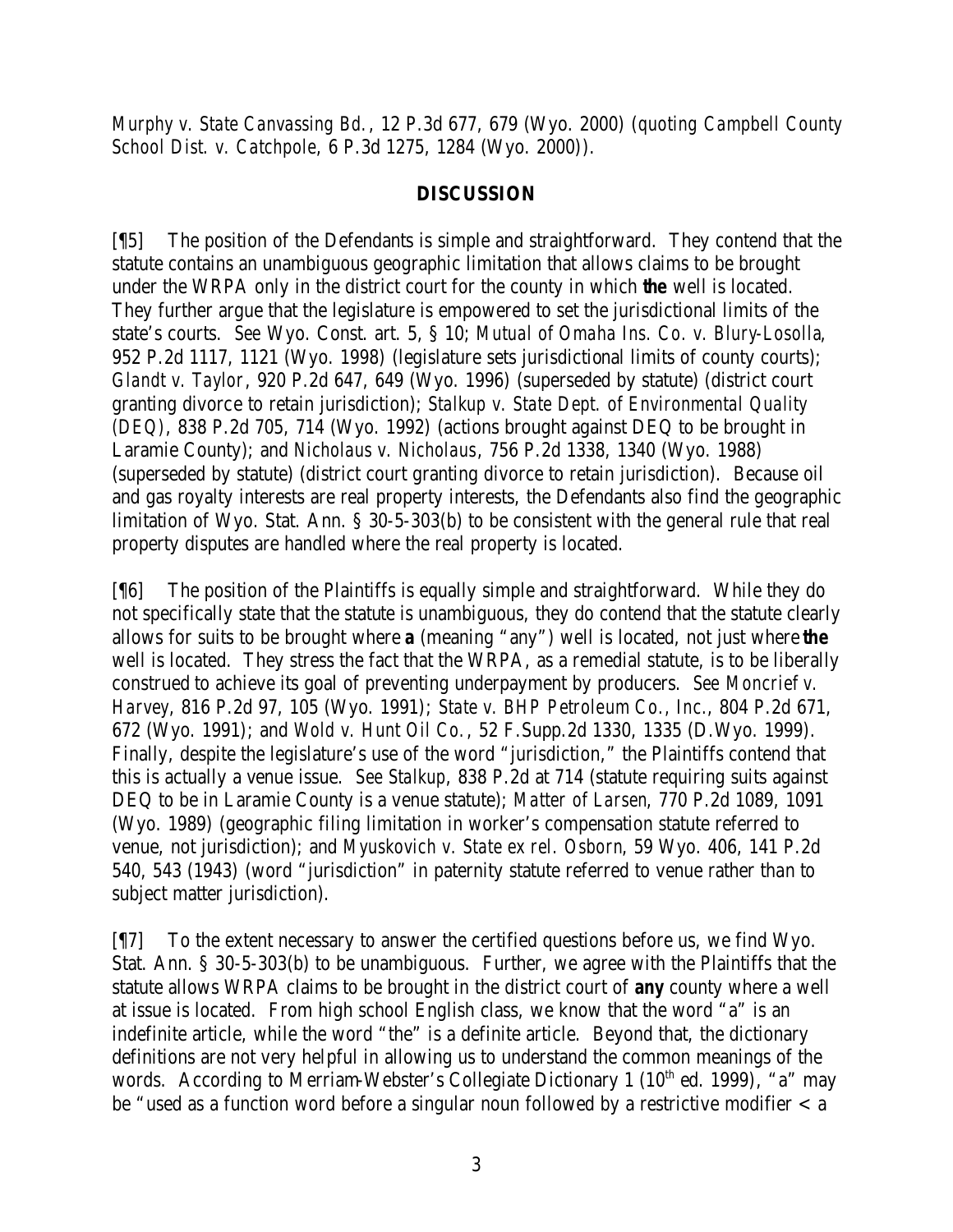man who was here yesterday>." According to the same source, "a" may also mean "any." *Id.* On the other hand, "the" is "used as a function word to indicate that a following noun or noun equivalent is definite or has been previously specified by context or by circumstance  $<$  put [the] cat out $>$ ." *Id.* at 1221. Simply put, it is the difference between "bring me a book" and "bring me the book." In the first instance, any book will do; in the second instance, a particular book is expected.

[¶8] This Court has previously looked at the meanings of "a" and "the." In *McClanahan v. Woodward Const. Co.*, 77 Wyo. 362, 316 P.2d 337, 341 (1957) (*quoting* Webster's New International Dictionary 2617 (2d ed. 1935)), we said that "'[t]he [is a] demonstrative adjective used chiefly before a noun to individualize, specialize, or generalize its meaning, having a force thus distinguished from the indefinite distributive force of *a*, *an* and from the abstract force of an unqualified noun.'" Other courts agree that, in construing statutes, the definite article "the" is a word of limitation as opposed to the indefinite or generalizing force of "a" or "an." *Brooks v. Zabka*, 168 Colo. 265, 450 P.2d 653, 655 (1969); *United States v. Hudson*, 65 F. 68, 71 (W.D.Ark. 1894). The ordinary meaning of "a" is "any." *Castillo-Plaza v. Green*, 655 So.2d 197, 200 (Fla.App.), *review dismissed by Giron v. Noy*, 661 So.2d 824 (Fla.), *review granted by Pierre v. North Shore Medical Center, Inc.*, 663 So.2d 631 (Fla. 1995), *quashed,* 671 So.2d 157 (Fla. 1996). In a statute, "a" usually means "any." *Application of Hotel St. George Corp.*, 207 N.Y.S.2d 529, 531 (N.Y.Supp. 1960) (*quoting Lindley v. Murphy*, 387 Ill. 506, 56 N.E.2d 832, 837 (1944)). *See also Chavira v. State*, 167 Tex.Crim. 197, 319 S.W.2d 115, 120 (1958) ("a" is synonymous with "any").

[¶9] If we apply this reasoning to Wyo. Stat. Ann. § 30-5-303(b), the pertinent portion reads "[t]he district court for the county in which *any* well producing oil, gas or related hydrocarbons is located has jurisdiction over all proceedings brought pursuant to this article . . .." Clearly, the legislature intended that cases under the WRPA may be brought in any of the counties where one of the wells at issue is located. This reading of the statute is much more reasonable than the alternative—that multiple suits involving the same issues and between the same parties must be brought in all the counties where a well is located. Had the legislature intended that effect, it would have provided that "the district court for the county in which *the* well producing oil, gas or related hydrocarbons is located has jurisdiction over all proceedings related to that well brought pursuant to this article . . .."

#### **CONCLUSION**

[¶10] Wyo. Stat. Ann. § 30-5-303(b) is unambiguous. It provides that claims under the WRPA may be brought in the district court of any county where any of the wells at issue is located. Therefore, we answer the first certified question, "No." That answer renders the second certified question moot. Furthermore, because we have not accepted the Defendants' argument that the statute contemplates a geographical limitation on district court jurisdiction, we need not address the Plaintiffs' response that such limitation is